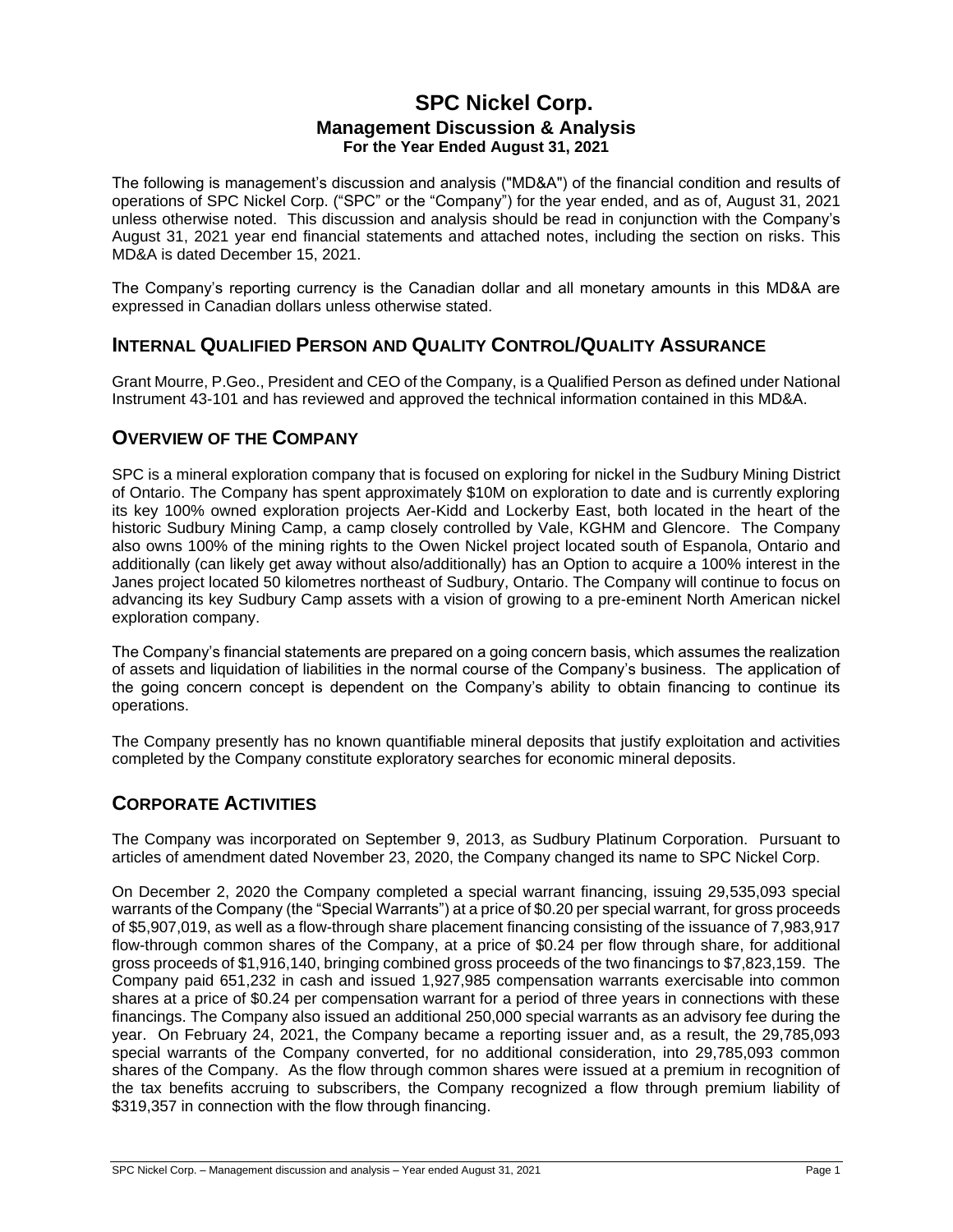On February 24, 2021, the Company became a reporting issuer in the provinces of Ontario, British Columbia and Alberta. On March 8, 2021, the common shares of the Company were listed on the TSX Venture Exchange under the ticker symbol "SPC".

Subsequent to the end of the August 2020 fiscal year, in December 2021, the Company completed the acquisition of the Muskox Database in exchange for cash payment of \$94,600 (\$75,000 USD) and 100,000 warrants exercisable into common shares at an exercise price of \$0.20 per warrant for a period of three years. The Muskox Database is a large comprehensive database related to the exploration of Muskox Intrusion in Nunavut. The database represents over 15 years of exploration and four multi-year programs conducted back to 1955 and would easily exceed a modern 20 million dollar exploration expenditure.

### **MINERAL PROPERTIES, ACTIVITY AND PLANS**

### **OVERVIEW OF PROJECTS**

SPC owns three properties, two of which are in the Sudbury Mining Camp near Sudbury Ontario (Aer-Kidd Property and Lockerby East Property) and one is near Espanola Ontario (Owen Nickel Property). In addition, it holds an option to acquire 100% of certain mining claims located 50 kilometres northeast of Sudbury (Janes Property).

#### **AER-KIDD PROPERTY**

SPC owns 100% of the mining rights for the Aer-Kidd Property that is located approximately 20 kilometres southwest of Sudbury, Ontario, along the Worthington Offset Dyke. The property consists of 5 mining patents (mining rights only) representing approximately 403 hectares.

The property remains subject to a pre-existing underlying agreement that provides a 3% Net Smelter Return royalty ("NSR") royalty to SPG Royalties Inc. (the "Aer-Kidd Royalty") of which one half of the Aer-Kidd Royalty, or a 1.5 % net smelter returns royalty, can be purchased for \$1,250,000. The Aer-Kidd Royalty includes advanced royalty bi-annual payments of \$50,000 which are deductible from future royalty payments based on production from the Aer-Kidd Property. SPC also holds an option to purchase 100% of the property surface rights from the City of Greater Sudbury at any time prior to December 31, 2024 for a cash payment of \$250,000 and a further cash payment of \$250,000 if a mine is brought into commercial production on the Aer-Kidd Property.

### **LOCKERBY EAST PROPERTY**

The Lockerby East Property is located approximately 20 kilometres west of Sudbury, Ontario within the southwest corner of the Sudbury Basin, and consists of approximately 397 hectares of freehold patents. The Lockerby East Property includes 100% of the Lockerby East and South patents as well as a 100% interest in the West Graham Property.

The Company previously held only a 70% interest in the West Graham Property. On December 11, 2020 the Company acquired the remaining 30% interest in the West Graham Property. The purchase price paid by the Company consisted of a cash payment of \$250,000 and 1,000,000 common share purchase warrants, each purchase warrant entitling the recipient to purchase one common share of the Company at a price of \$0.25 per share for one year following the date of acquisition. Additionally, the Company granted the vendor a 1% net smelter return royalty on the West Graham Property.

#### **OWEN NICKEL PROPERTY**

SPC owns 100% of the mining rights of the 764 hectares property located 70 km west of Sudbury Ontario near Espanola. The property consists of 3 mining patents (47.5 hectares) and 716 hectares of crown mining claims.

### **JANES PROPERTY**

On July 5, 2020, the Company entered into an option agreement to acquire a 100% interest in the Janes Property. To earn a 100% interest in the Janes Property, the Company must pay \$335,000 in cash over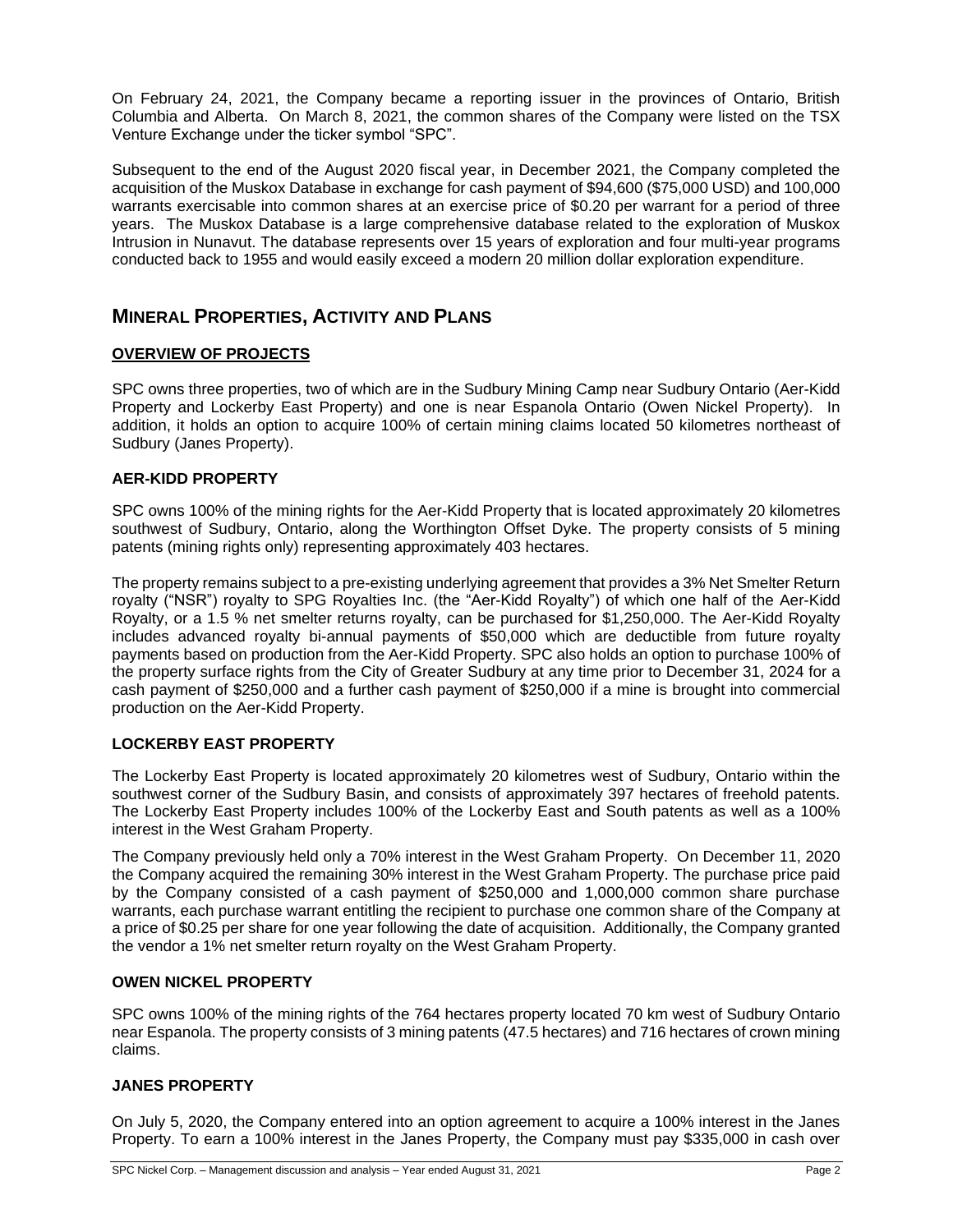five years, issue \$155,000 worth of Common Shares over five years and expend work commitments totaling \$227,000 over five years. Upon the Company vesting a 100% interest the Janes Property, the optionors would retain a 2% NSR of which the Company can purchase the first 1% for \$1,000,000 and the remaining 1% for an additional \$500,000 up to the point of commercial production. Portions of the Janes Property remain subject to a pre-existing underlying agreement that provides a 1% NSR to a previous owner, of which all of the 1.0% NSR can be purchased for \$1,000,000. The maximum allowable NSR on any portion of the Janes Property is 2%. On claims containing the pre-existing 1% NSR, the NSR awarded to the Optionors is reduced from 2% to 1%, of which the Company can purchase the first 0.5% for \$500,000 and the remaining 0.5% for an additional \$500,000 up to the point of commercial production.

As at August 31, 2021, the Janes property consists of 95 staked mining claims for a total of 2,888 hectares.

### **EXPLORATION HIGHLIGHTS**

### **AER-KIDD PROPERTY**

From August through to November 2019, SPC completed 4,669 metres (3,936 metres cored) in eight holes testing the mineral potential of the area down-dip of the Robinson Mine. Holes AK-19-031 to 036 were designed to test the down-dip potential of the Robinson Mine from the lowest level of the mine (350 metres) down to a vertical depth of 650 metres.

Highlights from the drilling include:

- Drill hole AK-19-032 intersected mineralization over 4.65 metres containing 1.07% Ni, 1.09% Cu and 0.98 g/t PGM (0.60 g/t Pt, 0.23 g/t Pd, 0.16 g/t Au) from 355.35-360.00 metres including a higher grade section of 2.70% Ni, 2.17% Cu and 1.17 g/t PGM (0.96 g/t Pt, 0.10 g/t Pd, 0.11 g/t Au) over 1.60 metres.
- Drill hole AK-19-034 intersected mineralization over 12.95 metres containing 0.32% Ni, 1.17% Cu and 1.14 g/t PGM (0.39 g/t Pt, 0.47 g/t Pd, 0.28 g/t Au) from 662.60-675.55 metres including a higher grade section of 0.61% Ni, 2.77% Cu and 1.99 g/t PGM (0.29 g/t Pt, 0.98 g/t Pd, 0.73 g/t Au) over 3.55 metres.
- Drill hole AK-19-035 intersected mineralization over 22.45 metres containing 0.54% Ni, 0.41% Cu and 3.83 g/t PGM (0.97 g/t Pt, 0.79 g/t Pd, 2.08 g/t Au) from 430.95-453.40 metres including a higher grade section of 3.20% Ni, 0.97% Cu and 77.68 g/t PGM (9.64 g/t Pt, 7.34 g/t Pd, 60.70 g/t Au) over 0.65 metres.

From November 2019 through to February 28, 2021, there were no substantive exploration activities completed on the Aer-Kidd Property.

In March of 2021 the Company commenced drilling on the Aer-Kidd Property. The planned program will consist of an estimated 15,000 metres of diamond drilling designed to test the Aer-Kidd Property for Ni-Cu-PGM mineralization hosted within the Worthington Offset dyke.

On June 2, 2021, the Company announced initial assay results from two holes drilled down-dip of the past producing Robinson Mine and also provided an update on drilling activities.

Highlights from the drilling include:

- Drill hole AK-21-037 intersected mineralization over 1.96 metres containing 0.59% Ni, 0.55% Cu and 0.19 g/t PGM (0.07 g/t Pt, 0.06 g/t Pd, 0.06 g/t Au) from 340.74-342.70 metres; and
- Drill hole AK-21-039 intersected mineralization over 28.85 metres containing 0.35% Ni, 0.42% Cu and 0.62 g/t PGM (0.25 g/t Pt, 0.28 g/t Pd, 0.09 g/t Au) from 532.90-561.75 metres. Included in this were several narrower high-grade sections such as 4.28% Ni, 1.06% Cu and 2.66 g/t PGM (2.46 g/t Pt, 0.11 g/t Pd, 0.10 g/t Au) over 0.33 metres from 546.93-547.26 metres.

Exploration activities are ongoing on the Aer-Kidd Property.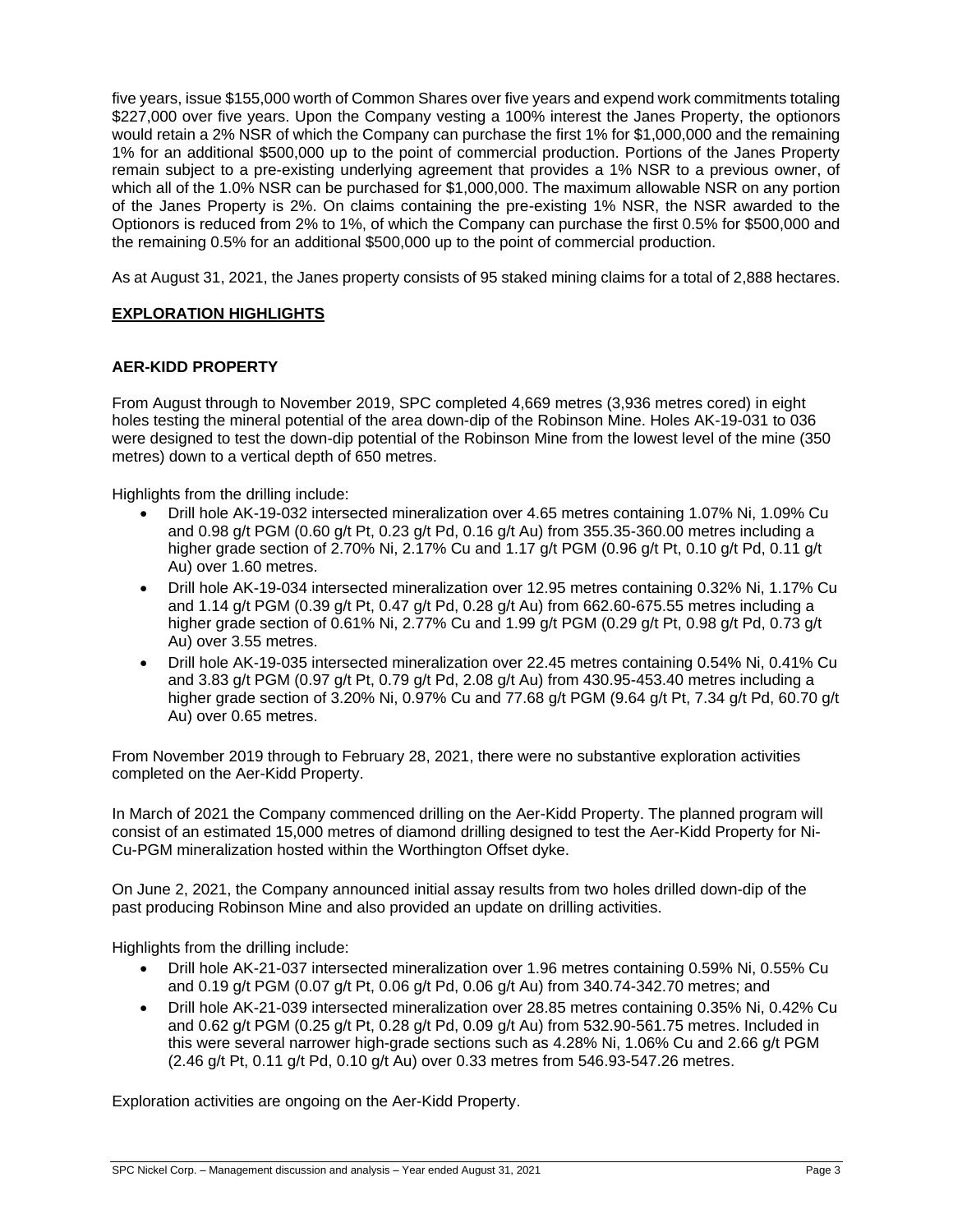#### **JANES PROPERTY**

The Janes Property is located 45 kilometres northwest of the City of Greater Sudbury (74 kilometres by road) and within hauling distance of the processing and smelting infrastructure located within Sudbury. The Janes Property was initially explored in 1969 by Kennco Exploration (Canada) Ltd., which reported both disseminated and massive Cu-Ni sulphide mineralization (PGM not reported) occurring near the base of a large Nipissing Diabase sill.

On September 14, 2020, the Company announced assays results from samples collected on the Janes Property. A total of 11 samples were collect from two historic surface trenches as part of the Company's due diligence process. Assay results returned encouraging levels of both base and precious metals with values ranging from 0.20 to 2.38 % Ni and 2.08 to 675 g/t Pd.

Also in September 2020, the Company completed a detailed channel sampling program at historic Trenches 1 and 4 on the Janes Property. The objective of the program was to collect continuous samples across the known mineralization in order to better determine the distribution and grade of the mineralization. A total of sixteen channels, ranging in length from 3.0 metres up to maximum length of 22.0 metres and with an aggregate length of 137.5 metres were completed across historic Trenches 1 and 4. A total of 273 samples each measuring 0.5 metres in length were collected.

Results from the channel sampling were encouraging and comparable to historically down-dip drill intersections reported by previous operator Pacific North West Capital Corp. (recently renamed to New Age Metals) between 1997-2001. Highlights from Trench 1 include 2.25 g/t Pd, 0.41 g/t Pt, 0.43 g/t Au, 1.09 wt.% Cu and 0.50 wt.% Ni over a continuous channel length of 22.0 metres. At Trench 4 highlights include 4.15 g/t Pd, 1.0 g/t Pt, 0.35 g/t Au, 0.66 wt.% Cu and 0.78 wt.% Ni over a continuous channel length of 6.0 metres. Results from channel sampling will be incorporated into the geological model and be used to help guide any future exploration programs on the property (see press released dated March 22, 2021).

In November 2020, the Company completed a detailed magnetometer survey and 3D distributed induced polarization survey across the recently completed field grid. The objective of the magnetometer and 3D Distributed Induced Polarization surveys were to perform a multidirectional reconnaissance of the area. The surveys were designed to investigate the geophysical signature of the known mineralization and to assist in the determination of the extent of the mineralization. Approximately 26 kilometres of current injection was performed at an interval between 25 metres and 50 metres. This survey area consisted of 574 injection locations over two setups that spanned a footprint of 2.04 square kilometres. The survey was performed between November 16th to 30th, 2020. The results indicated multiply high priority ability IP targets (Target A, B, C) across the exploration grid. Characteristics of these targets are as follows:

- Target A: Survey results show a NE-SW trending linear chargeability anomaly spanning 125 metres wide by 600 metres long in horizontal plan view that correlates well with the known mineralization in and around Trenches 1 and 4. Geologically, this area is interpreted to represent the eastern limb of a folded (anticline) mafic Nipissing sill where sulphide mineralization occurs near the SE dipping basal contact of the sill. All historic work completed to date on the Janes Property has focused on this area. In 1999, Pacific North West Capital Corp. ("PFN") completed two shallow holes beneath historic Trench 1. Hole JR99-01 drilled by PFN intersected 2.28 g/t Pd, 0.33 g/t Pt, 0.20 g/t Au, 1.01% Cu and 0.27% Ni over 18.05 metres from 32.0 – 50.05 m. Hole JR99-06 drilled by PFN intersected 2.08 g/t Pd, 0.33 g/t Pt, 0.30 g/t Au, 0.84% Cu and 0.27% Ni over 14.01 metres from 9.90 – 23.91 metres.
- Target B: Survey results show a large 300 metres by 450 metres chargeability anomaly in an area that has seen no previous exploration activities. The current geological model suggest that this area may be like the Target A area except on the opposite NW dipping limb of the folded Nipissing sill. It is also important to note that the anomaly appears to be open to the NW.
- Target C: Survey results show a broad zone of NW-SE trending chargeability anomalies that are proximal to an extensive NW-SE trending mafic dyke. It is unclear at this point how many of these discreet anomalies are related to the cross-cutting dyke, but it is interesting that some of the anomalies occur along the interpreted contact between the Nipissing sill and the regional sediments.

At the end of May 2021, the Company signed a drill contract with Les Forages Geo-Nord Inc. (Dolbeau-Mistassini, Quebec) for up to 1000 metres of drilling on the Janes Ni-Cu-PGM Property. The drill program will focus on testing a series of high-priority targets generated from the recently completed channel sampling and ground geophysical programs. The objectives of the 2021 drill program are to: (a) define the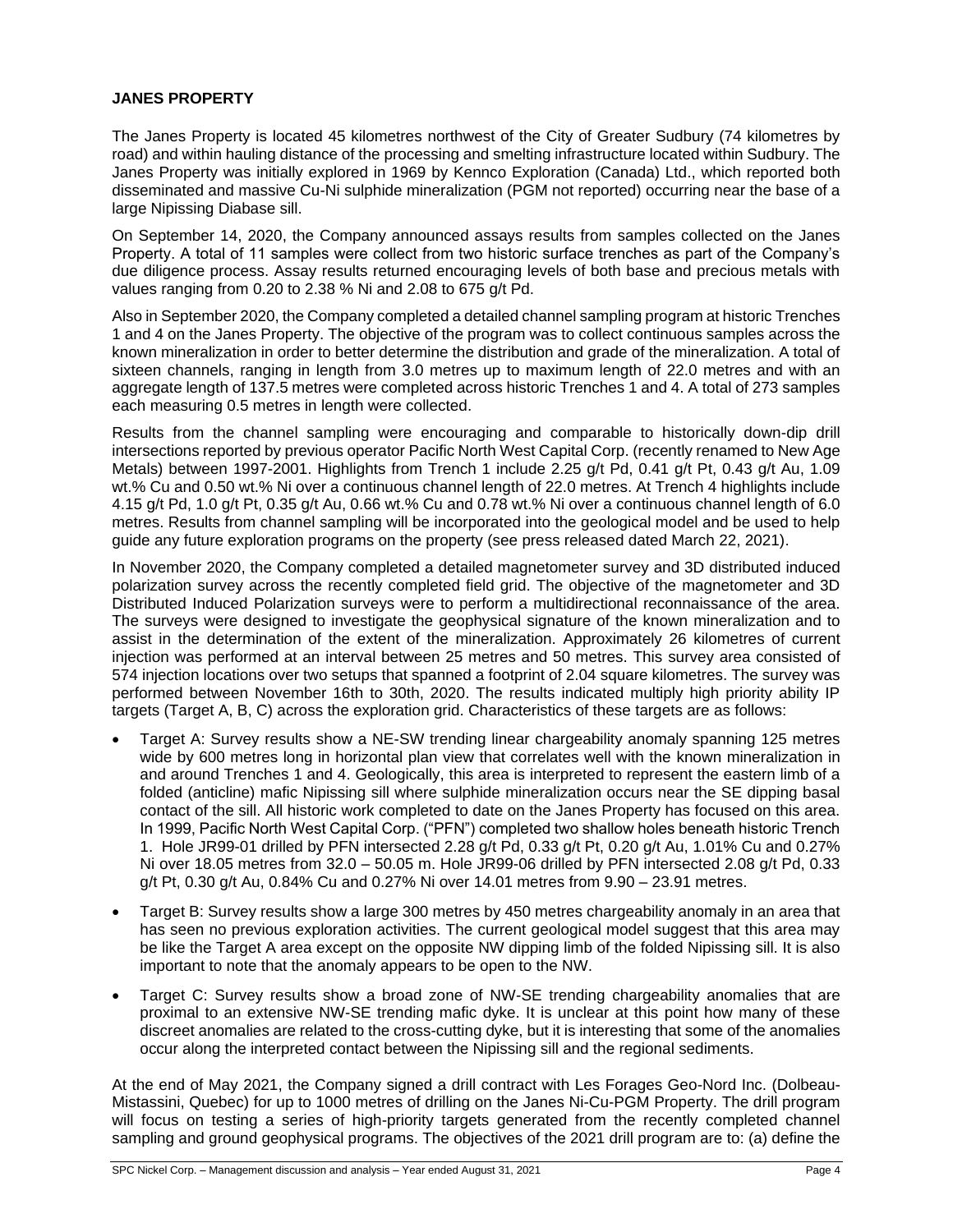extent and continuity of the Trench 1 mineralization, and (b) test the 'Target B' geophysical anomaly identified in the recently completed ground Induced Polarization survey.

In June 2021, the Company commenced drilling on the Janes Property. A total of 921 metres in 19 holes were completed. The Trench 1 drill program was designed to test the lateral and vertical continuity of the mineralized zone that is exposed at surface at the Trench 1 showing. The drill program consisted of 647 metres in 16 holes that ranged in depth from 27 to 51 metres and tested an area measuring approximately 75 metres by 45 metres. Mineralization at the Trench 1 area is dominated by disseminated sulphides, hosted within a hypersthene-bearing gabbro unit situated 10 metres above the basal contact of the Nipissing sill and the surrounding metasediments. Earlier this year, SPC Nickel completed a channel sampling program at the Trench 1 showing that returned 2.25 g/t Pd, 0.41 g/t Pt, 0.26 g/t Au, 1.09 % Cu and 0.50 % Ni over 22.00 metres.

|                   | Table 1: Trench 1 Drill Collar Locations (NAD 83 UTM Zone 17N) |                 |                  |           |            |                |          |  |  |
|-------------------|----------------------------------------------------------------|-----------------|------------------|-----------|------------|----------------|----------|--|--|
| <b>Drill hole</b> | <b>Easting</b>                                                 | <b>Northing</b> | <b>Elevation</b> | Depth (m) | <b>Dip</b> | <b>Azimuth</b> | Location |  |  |
| JP-21-001         | 547205                                                         | 5171348         | 252              | 51        | -90        | 300            | Trench 1 |  |  |
| JP-21-002         | 547205                                                         | 5171348         | 252              | 27        | -45        | 300            | Trench 1 |  |  |
| JP-21-003         | 547205                                                         | 5171348         | 252              | 27        | $-45$      | 260            | Trench 1 |  |  |
| JP-21-004         | 547205                                                         | 5171348         | 252              | 30        | $-45$      | 200            | Trench 1 |  |  |
| JP-21-005         | 547215                                                         | 5171360         | 251              | 36        | $-90$      | 300            | Trench 1 |  |  |
| JP-21-006         | 547215                                                         | 5171360         | 251              | 27        | $-45$      | 300            | Trench 1 |  |  |
| JP-21-007         | 547215                                                         | 5171360         | 251              | 27        | $-45$      | 260            | Trench 1 |  |  |
| JP-21-008         | 547215                                                         | 5171360         | 251              | 51        | $-45$      | 200            | Trench 1 |  |  |
| JP-21-009         | 547225                                                         | 5171358         | 250              | 45        | -90        | 300            | Trench 1 |  |  |
| JP-21-010         | 547224                                                         | 5171344         | 250              | 42        | -90        | 300            | Trench 1 |  |  |
| JP-21-011         | 547223                                                         | 5171344         | 250              | 51        | $-50$      | 300            | Trench 1 |  |  |
| JP-21-012         | 547220                                                         | 5171329         | 250              | 51        | $-90$      | 300            | Trench 1 |  |  |
| JP-21-013         | 547219                                                         | 5171329         | 250              | 51        | $-50$      | 300            | Trench 1 |  |  |
| JP-21-014         | 547219                                                         | 5171313         | 250              | 51        | -90        | 300            | Trench 1 |  |  |
| JP-21-017         | 547226                                                         | 5171287         | 254              | 30        | -90        | 300            | Trench 1 |  |  |
| JP-21-018         | 547198                                                         | 5171327         | 251              | 50        | $-90$      | 300            | Trench 1 |  |  |

Drill collar locations, azimuths and dips for drill holes completed at the Trench 1 area.

Drilling has outlined a 50 metre (strike length) by 100 metre (dip extents) zone (see Table1) of high-grade mineralization that ranges in thickness from 6.5 to 25.0 metres (drill core length) within a larger low-grade halo. Mineralization is dominated by 5-10% fine to medium grained disseminated sulphides occurring within a well-defined zone of hypersthene-bearing gabbro. A discontinuous zone of high-grade breccia hosted mineralization is also observed in some of the historic drill holes (JR99-01) at the base of the main mineralized zone. Stringers and veins of massive chalcopyrite mineralization, with values of up to 10% Cu (over 0.25 metres) are reported in close association with altered fragments of country rock metasediments.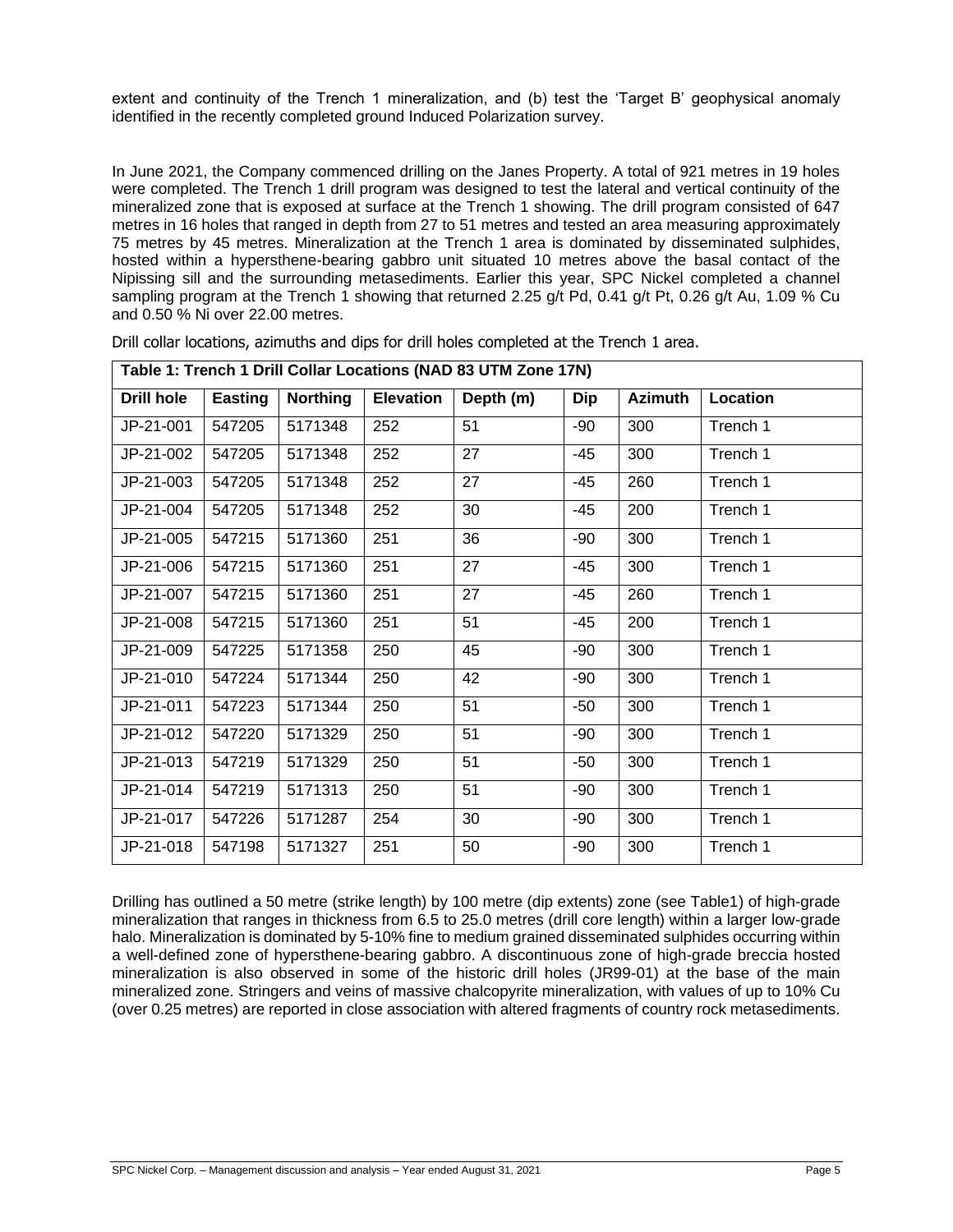|                |       | <b>INTERVAL</b> |        |       | <b>BASE METALS</b> |                                           |       | <b>PRECIOUS METALS</b> |       |        |       | <b>TOTAL METAL EQUIVALENT</b> |       |
|----------------|-------|-----------------|--------|-------|--------------------|-------------------------------------------|-------|------------------------|-------|--------|-------|-------------------------------|-------|
| <b>HOLE ID</b> | From  | To              | Length | Ni    | Cu                 | Pt                                        | Pd    | Au                     | Ag    | 3E PGM | Ni Ea | Pd Eq                         | Cu Eq |
|                | (m)   | (m)             | (m)    | (%)   | (%)                | (g/t)                                     | (g/t) | (g/t)                  | (g/t) | (g/t)  | (%)   | (g/t)                         | (%)   |
| JP-21-001      | 1.00  | 11.50           | 10.50  | 0.46  | 0.93               | 0.57                                      | 3.68  | 0.38                   | 3.10  | 4.63   | 3.15  | 6.12                          | 5.57  |
| including      | 1.00  | 10.00           | 9.00   | 0.51  | 1.04               | 0.63                                      | 4.04  | 0.43                   | 3.41  | 5.10   | 3.48  | 6.76                          | 6.15  |
| JP-21-002      | 1.85  | 8.50            | 6.65   | 0.40  | 0.83               | 0.56                                      | 3.90  | 0.63                   | 2.90  | 5.09   | 3.23  | 6.27                          | 5.71  |
| including      | 1.85  | 5.50            | 3.65   | 0.602 | 1.23               | 0.813                                     | 5.68  | 1.05                   | 4.28  | 7.54   | 4.78  | 9.28                          | 8.45  |
| JP-21-003      | 1.88  | 8.50            | 6.62   | 0.37  | 0.74               | 0.47                                      | 3.12  | 0.32                   | 2.49  | 3.91   | 2.61  | 5.08                          | 4.62  |
| including      | 1.88  | 6.00            | 4.12   | 0.48  | 0.96               | 0.60                                      | 3.96  | 0.43                   | 3.17  | 4.99   | 3.35  | 6.52                          | 5.93  |
| JP-21-004      | 1.70  | 15.50           | 13.80  | 0.25  | 0.55               | 0.28                                      | 1.75  | 0.24                   | 1.86  | 2.27   | 1.61  | 3.14                          | 2.85  |
| including      | 1.70  | 9.50            | 7.80   | 0.39  | 0.86               | 0.42                                      | 2.58  | 0.37                   | 2.84  | 3.37   | 2.44  | 4.73                          | 4.31  |
| JP-21-005      |       |                 |        |       |                    | No significant mineralization encountered |       |                        |       |        |       |                               |       |
| JP-21-006      |       |                 |        |       |                    | No significant mineralization encountered |       |                        |       |        |       |                               |       |
| JP-21-007      |       |                 |        |       |                    | No significant mineralization encountered |       |                        |       |        |       |                               |       |
| JP-21-008      | 19.00 | 27.00           | 8.00   | 0.20  | 0.37               | 0.28                                      | 2.00  | 0.13                   | 1.63  | 2.41   | 1.55  | 3.01                          | 2.74  |
| JP-21-009      | 4.25  | 13.50           | 9.25   | 0.21  | 0.42               | 0.24                                      | 1.50  | 0.18                   | 1.78  | 1.92   | 1.34  | 2.61                          | 2.37  |
| JP-21-010      | 2.90  | 29.50           | 26.60  | 0.30  | 0.69               | 0.29                                      | 1.70  | 0.26                   | 3.16  | 2.25   | 1.73  | 3.37                          | 3.06  |
| including      | 11.00 | 22.50           | 11.50  | 0.36  | 0.78               | 0.38                                      | 2.35  | 0.33                   | 3.52  | 3.06   | 2.22  | 4.32                          | 3.93  |
| JP-21-011      | 2.60  | 19.00           | 16.40  | 0.33  | 0.70               | 0.30                                      | 1.76  | 0.29                   | 2.31  | 2.35   | 1.81  | 3.51                          | 3.20  |
| including      | 7.00  | 14.00           | 7.00   | 0.52  | 1.09               | 0.46                                      | 2.83  | 0.48                   | 3.40  | 3.77   | 2.87  | 5.58                          | 5.08  |
| JP-21-012      | 3.00  | 24.00           | 21.00  | 0.19  | 0.39               | 0.18                                      | 1.00  | 0.16                   | 1.33  | 1.34   | 1.03  | 1.99                          | 1.81  |
| including      | 9.00  | 24.00           | 15.00  | 0.21  | 0.41               | 0.22                                      | 1.28  | 0.18                   | 1.47  | 1.68   | 1.22  | 2.36                          | 2.15  |
| including      | 17.50 | 24.00           | 6.50   | 0.24  | 0.51               | 0.29                                      | 1.90  | 0.22                   | 1.70  | 2.41   | 1.65  | 3.21                          | 2.92  |
| JP-21-013      | 6.50  | 18.20           | 11.70  | 0.23  | 0.50               | 0.26                                      | 1.56  | 0.22                   | 1.52  | 2.04   | 1.45  | 2.83                          | 2.57  |
| including      | 13.50 | 18.00           | 4.50   | 0.28  | 0.59               | 0.37                                      | 2.45  | 0.23                   | 1.80  | 3.05   | 2.04  | 3.97                          | 3.61  |
| JP-21-014      | 3.00  | 27.00           | 24.00  | 0.25  | 0.55               | 0.20                                      | 1.03  | 0.21                   | 1.71  | 1.44   | 1.21  | 2.36                          | 2.15  |
| including      | 11.00 | 27.00           | 16.00  | 0.28  | 0.60               | 0.25                                      | 1.40  | 0.25                   | 1.85  | 1.90   | 1.49  | 2.89                          | 2.63  |
| JP-21-017      | 22.50 | 28.00           | 5.50   | 0.16  | 0.30               | 0.06                                      | 0.13  | 0.09                   | 2.92  | 0.28   | 0.45  | 0.88                          | 0.80  |
| JP-21-018      |       |                 |        |       |                    | No significant mineralization encountered |       |                        |       |        |       |                               |       |

Table 2: Assay results from the Trench 1 target area.

In April 2021, the Company announced the results of a 25.5 line-km ground 3D induced polarization geophysical survey. The results of the survey indicated a large 300 metre by 450 metre chargeability anomaly, located 500 metres west of the Trench 1 area. The area had seen no previous exploration activities with the current geological model suggesting that this area may be like the Target A area except on the opposite NW dipping limb of the folded Nipissing sill.

Two holes for a total of 273 metres were completed in this area with the objectives being to determine the source of the chargeability anomaly and to test the geological model that the Nipissing sill is folded and extends under the Huronian metasediments to the west.

Drill collar locations, azimuths and dips for drill holes completed at the Target B Program are as follows

| Table 3: Target B Drill Collar Locations (NAD 83 UTM Zone 17N) |        |                    |           |           |     |                |  |  |
|----------------------------------------------------------------|--------|--------------------|-----------|-----------|-----|----------------|--|--|
| Drill hole                                                     |        | Easting   Northing | Elevation | Depth (m) | Dip | <b>Azimuth</b> |  |  |
| JP-21-015                                                      | 546688 | 5171370            | 253       | 162       | -50 | 280            |  |  |
| JP-21-016                                                      | 546690 | 5171369            | 253       | 111       | -50 | 100            |  |  |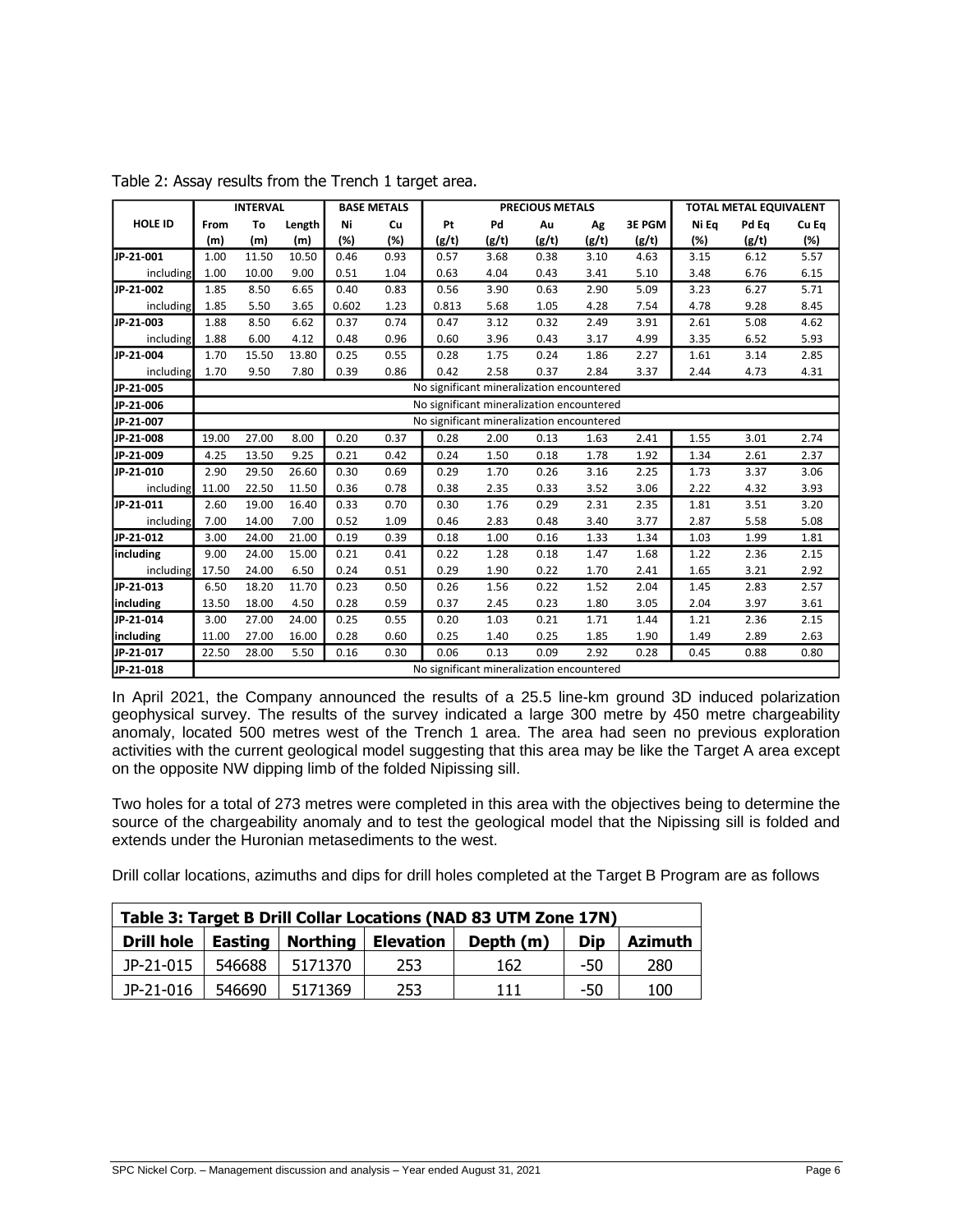# **DISCUSSION OF OPERATIONS**

#### **SELECTED QUARTERLY FINANCIAL INFORMATION**

Expenses for the year ended August 31, 2021, were \$4,631,632, compared to \$1,128,953 for the year ended August 31, 2020. The overall increase is primarily due to increased exploration activity during fiscal 2021, with fiscal year 2021 exploration expenditures being \$3,412,741, compared to \$875,176 during the comparative prior year period. In addition, a \$438,300 stock based compensation expense related to the issuance of stock options during the current fiscal year was recognized, without a comparable expenditure having been recognized in the prior year comparative period. Finally, the Company incurred increased property acquisition costs during fiscal 2021, with cost being \$505,583, as compared to \$69,671 for fiscal 2020. The Company also saw increases in office and general expenses, professional fees, and consultants, commensurate with its increased corporate activity and it becoming a publicly listed company.

Expenses incurred during the three-month period ended August 31, 2021 were similarly higher than the comparative prior year period, with current three month expenditures totalling \$1,889,920, as compared to \$185,239 of expenditures incurred during the fourth quarter of the prior fiscal year. Similar to the results for the fiscal year described above, increased expenditures for the most recent quarter were primarily attributable to increases in exploration expenditures, office and general expenses, professional fees, and consultant fees.

|                                            | August 31,<br>2021 | May 31, 2021 | February 28,<br>2021 | <b>November</b><br>30, 2020 |
|--------------------------------------------|--------------------|--------------|----------------------|-----------------------------|
| <b>Operating Expenses</b>                  | (1,889,920)        | (1,439,465)  | (712, 274)           | (589, 973)                  |
| (Loss) from Operations                     | (1,889,920)        | (1,439,465)  | (712, 274)           | (589, 973)                  |
| Net (Loss) for the period                  | (1,711,921)        | (1,293,080)  | (712,257)            | (589, 905)                  |
| (Loss) per share – basic and fully diluted | (0.02)             | (0.01)       | (0.01)               | (0.01)                      |
| <b>Total Assets</b>                        | 6,084,383          | 7,752,068    | 8,463,970            | 2,597,049                   |
| <b>Total Liabilities</b>                   | 1,299,626          | 1,364,191    | 783,013              | 1,166,404                   |

A summary of selected quarterly financial information for the past eight quarters is presented as follows:

|                                            | August 31,<br>2020 | May 31, 2020 | February 29,<br>2020 | <b>November</b><br>30, 2019 |
|--------------------------------------------|--------------------|--------------|----------------------|-----------------------------|
| <b>Operating Expenses</b>                  | (185, 239)         | (47, 233)    | (189, 351)           | (709, 216)                  |
| (Loss) from Operations                     | (185, 235)         | (45, 311)    | (189, 257)           | (512, 621)                  |
| Net (Loss) for the period                  | (185, 235)         | (45, 311)    | (189, 257)           | (512, 621)                  |
| (Loss) per share - basic and fully diluted | (0.00)             | (0.00)       | (0.00)               | (0.01)                      |
| <b>Total Assets</b>                        | 1,827,782          | 106,285      | 216,416              | 389,078                     |
| <b>Total Liabilities</b>                   | 144,732            | 293,148      | 357,968              | 341,372                     |

A summary of selected annual information is presented as follows:

|                                          | August 31,<br>2021 | August 31,<br>2020 | August 31,<br>2019 |
|------------------------------------------|--------------------|--------------------|--------------------|
| Total revenue                            | Nil                | Nil                | Nil                |
| Loss from continuing operations          | (4,310,163)        | (932, 427)         | (684, 901)         |
| Loss                                     | (4,310,163)        | (932, 427)         | (684, 901)         |
| Loss per share – basic and fully diluted | (0.05)             | (0.02)             | (0.01)             |
| Total assets                             | 6,084,383          | 1,827,782          | 967,740            |
| Total non-current financial liabilities  | 113,745            | Nil                | Nil                |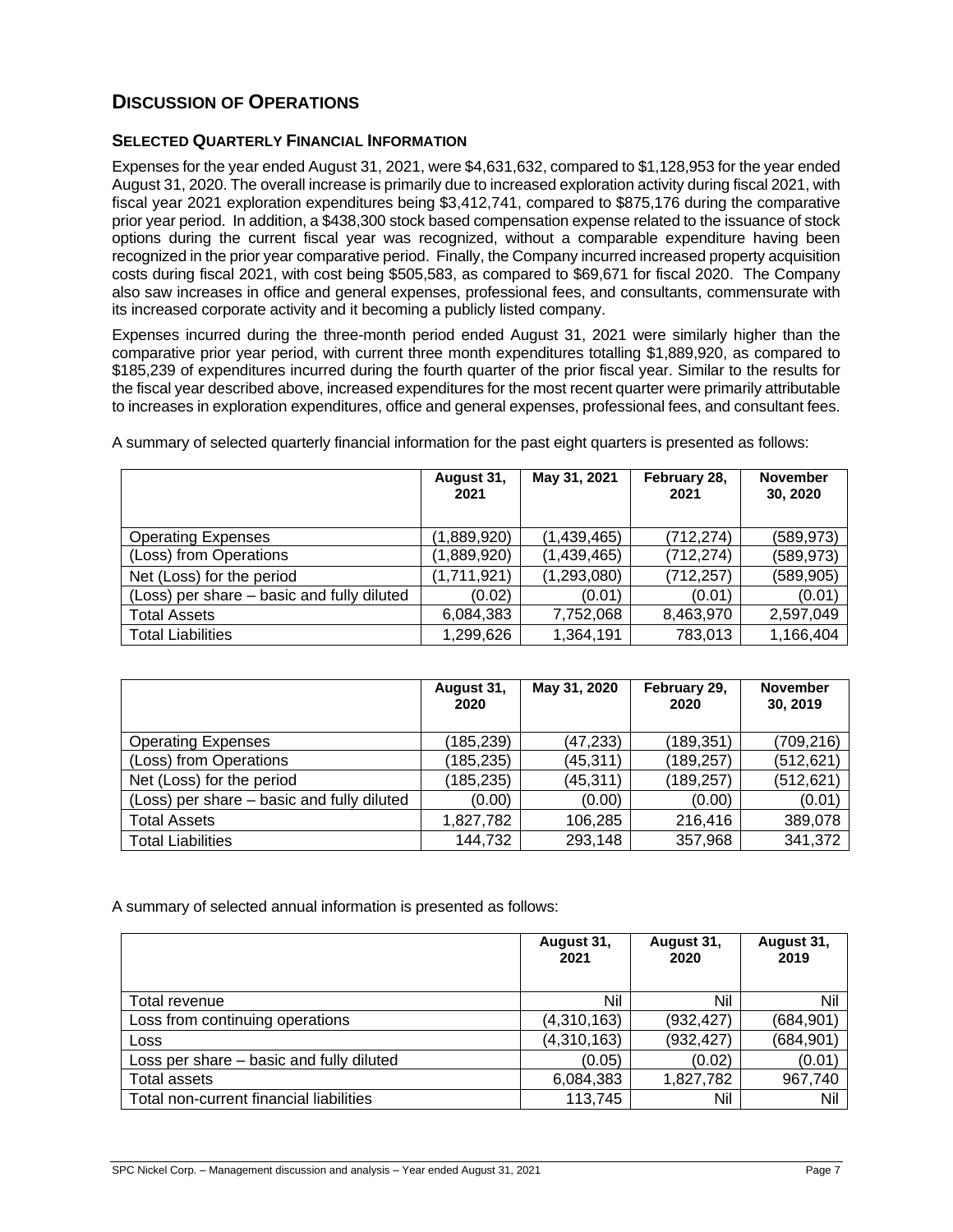The following table details exploration and evaluation expenditures incurred during the reporting period.

|                                                                       | <b>AER Kidd</b> | Owen                         | Lockerby<br>East             | Janes   | Project<br>Generation | Total      |  |  |  |
|-----------------------------------------------------------------------|-----------------|------------------------------|------------------------------|---------|-----------------------|------------|--|--|--|
| Continuity of project expenditures for the year ended August 31, 2021 |                 |                              |                              |         |                       |            |  |  |  |
| Balance August 31, 2020                                               | 8,306,560       | 4,776                        | 444,019                      | 12,380  | 55,122                | 8,822,857  |  |  |  |
| <b>Option Payments</b>                                                | 100,000         |                              |                              | 27,000  |                       | 127,000    |  |  |  |
| Other acquisition and holding costs                                   | 4,342           | $\blacksquare$               | 374,241                      |         |                       | 378,583    |  |  |  |
| Total acquisition costs for the period                                | 104,342         | $\overline{\phantom{0}}$     | 374,241                      | 27,000  |                       | 505,583    |  |  |  |
| Assays logging, and sampling                                          | 151,334         |                              | $\overline{\phantom{0}}$     | 83,693  | 665                   | 235,693    |  |  |  |
| Travel, accommodation, and meals                                      | 312             |                              |                              | 9,123   | 2                     | 9,335      |  |  |  |
| Drilling                                                              | 1,896,726       |                              | $\qquad \qquad \blacksquare$ | 137,453 |                       | 2,034,179  |  |  |  |
| Environmental                                                         | 35,381          |                              |                              | 1,283   |                       | 36,664     |  |  |  |
| <b>Equipment Rental</b>                                               | 56,654          |                              |                              | 1,040   |                       | 57,694     |  |  |  |
| Field supplies and consumables                                        | 12,376          |                              |                              | 4,311   | 5                     | 16,692     |  |  |  |
| Field office                                                          | 15,070          |                              |                              | 375     |                       | 15,445     |  |  |  |
| Payroll and Project Management                                        | 141,686         | $\qquad \qquad \blacksquare$ | 14,629                       | 84,779  | 1,447                 | 242,500    |  |  |  |
| Stripping and trenching                                               |                 |                              |                              | 11,975  |                       | 11,975     |  |  |  |
| Surveys and linecutting                                               | 122,100         |                              | $\overline{\phantom{0}}$     | 116,914 |                       | 239,014    |  |  |  |
| Vehicles                                                              | 5,223           |                              | ٠                            | 2,743   |                       | 7,966      |  |  |  |
| Exploration and evaluation expenditures for the period                | 2,436,724       | $\overline{\phantom{0}}$     | 14,629                       | 453,688 | 2,117                 | 2,907,158  |  |  |  |
| Balance August 31, 2021                                               | 10,847,626      | 4,776                        | 832,889                      | 493,068 | 57,239                | 12,235,598 |  |  |  |
| August 31,2021 balance consists of                                    |                 |                              |                              |         |                       |            |  |  |  |
| Acquisition costs                                                     | 2,162,233       | 3,366                        | 618,356                      | 38,100  | 8,006                 | 2,830,061  |  |  |  |
| <b>Exploration expenditures</b>                                       | 8,685,393       | 1,410                        | 214,533                      | 454,968 | 49,233                | 9,405,537  |  |  |  |
|                                                                       | 10,847,626      | 4,776                        | 832,889                      | 493,068 | 57,239                | 12,235,598 |  |  |  |

|                                                                       | <b>AER Kidd</b> | Owen                     | Lockerby<br>East | Janes | Project<br>Generation | <b>Total</b> |
|-----------------------------------------------------------------------|-----------------|--------------------------|------------------|-------|-----------------------|--------------|
| Continuity of project expenditures for the year ended August 31, 2020 |                 |                          |                  |       |                       |              |
| Balance August 31, 2019                                               | 7,668,649       | 3,614                    | 435,956          |       | 38,443                | 8,146,662    |
| <b>Option Payments</b>                                                | 100.000         |                          |                  | 8,500 | 2.500                 | 111.000      |
| Other holding costs                                                   | 9,504           | 835                      | 8,047            | 100   | 8,007                 | 26,493       |
| Total acquisition costs for the period                                | 109,504         | 835                      | 8,047            | 8,600 | 10,507                | 137,493      |
| Meals, travel and accommodation                                       | 4,853           |                          |                  |       |                       | 4,853        |
| Assays logging sampling                                               |                 |                          | ٠                | 1,280 |                       | 1,280        |
| Drilling                                                              | 501,256         |                          |                  |       |                       | 501,256      |
| Environmental                                                         | 5,280           |                          |                  |       |                       | 5,280        |
| <b>Equipment Rental</b>                                               | 7,636           |                          |                  |       |                       | 7,636        |
| Field supplies and consumables                                        | 3.905           |                          | 14               |       | 15                    | 3,934        |
| Field office                                                          | 17,207          |                          |                  |       |                       | 17.207       |
| Payroll and Project Management                                        | 112,124         | 327                      | 1                |       | 8,658                 | 121,110      |
| Surveys and linecutting                                               | 63,591          |                          |                  |       |                       | 63,591       |
| Vehicles                                                              | 11,537          | $\overline{\phantom{a}}$ |                  |       | $\blacksquare$        | 11,537       |
| Exploration and evaluation expenditures for the period                | 727,388         | 327                      | 16               | 1,280 | 8,673                 | 737,683      |
| Balance August 31, 2020                                               | 8,505,541       | 4,776                    | 444.019          | 9,880 | 57,622                | 9,021,839    |
|                                                                       |                 |                          |                  |       |                       |              |
| August 31, 2020 balance consists of                                   |                 |                          |                  |       |                       |              |
| <b>Acquisition costs</b>                                              | 2,057,891       | 3.366                    | 244,115          | 8,600 | 10.507                | 2,324,479    |
| <b>Exploration expenditures</b>                                       | 6,447,650       | 1,410                    | 199,904          | 1,280 | 47,116                | 6,697,359    |
|                                                                       | 8,505,541       | 4,776                    | 444,019          | 9,880 | 57,622                | 9,021,839    |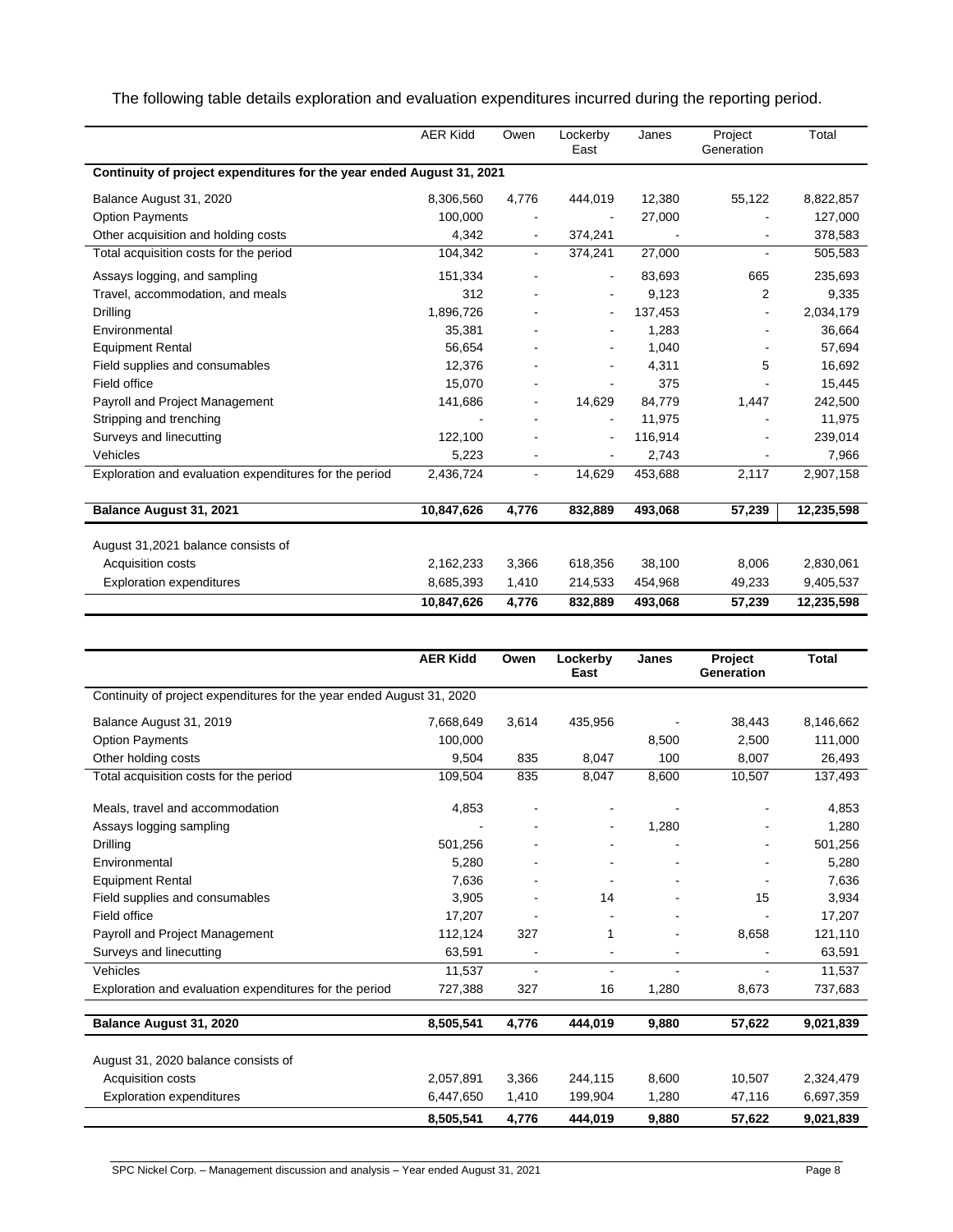# **LIQUIDITY AND CAPITAL RESOURCES**

As at August 31, 2021, the Company has a cash balance of \$5,335,752 compared with \$1,783,513 as at August 31, 2020. The Company has current assets of \$5,888,469 and current liabilities of \$1,185,881, for net working capital of \$4,702,588 as at August 31, 2021.

The Company's current operations do not generate cash flow and its financial success is dependent on management's ability to discover and develop economically viable mineral deposits and to raise money to support the discovery and development of such mineral deposits. The mineral exploration process can take many years and is subject to factors that are beyond the Company's control.

In order to finance the Company's exploration programs and to cover administrative and overhead expenses, the Company raises money through equity sales. Many factors influence the Company's ability to raise funds, including the health of the resource market, the climate for mineral exploration investment, the Company's track record, and the experience and caliber of its management. Actual funding requirements may vary from those planned due to a number of factors, including the progress of exploration activities. Management believes it will be able to raise equity capital as required in the long term, but recognizes there will be risks involved that may be beyond their control. There is no assurance that new funding will be available at the times required or desired by the Company. See "Risk Factors". Currently, the Company holds exploration projects and it is anticipated that additional equity financing will be available going forward. Equity markets do fluctuate which could affect timing of future financings. The Company continues to source other avenues of financing, including strategic partnerships in relation to its non-material properties, which may reduce the Company's reliance on equity financing.

# **OUTSTANDING SHARE, WARRANT AND OPTION DATA**

As at August 31, 2021, the Company had the following securities outstanding:

|           | Common Shares Issued | 102.191.636 |
|-----------|----------------------|-------------|
| $\bullet$ | Warrants             | 6.002.380   |
| $\bullet$ | <b>Options</b>       | 4.880.000   |

As at December 15, 2021, the Company had the following securities outstanding:

| $\bullet$ | Common Shares Issued | 102.191.636 |
|-----------|----------------------|-------------|
| $\bullet$ | Warrants             | 5,102,380   |
| $\bullet$ | <b>Options</b>       | 4.880.000   |

### **FINANCIAL INSTRUMENTS AND RISK MANAGEMENT**

The Company's financial instruments consist of cash and cash equivalents, receivables, and accounts payable and accrued liabilities. The fair values these financial instruments approximate their carrying values due to their short-term nature.

Credit Risk

Credit risk is the risk of potential loss to the Company if the counterparty to a financial instrument fails to meet its contractual obligations. The Company's credit risk is primarily attributable to cash and receivables. The Company maintains its cash with high-credit quality financial institutions, thus limiting its exposure to credit risk on such financial assets.

#### Liquidity Risk

Liquidity risk is the risk that the Company will not be able to meet its financial obligations as they fall due. The Company maintains sufficient cash balances to meet current working capital requirements. The Company is considered to be in the exploration and evaluation stage, thus, it is dependent on obtaining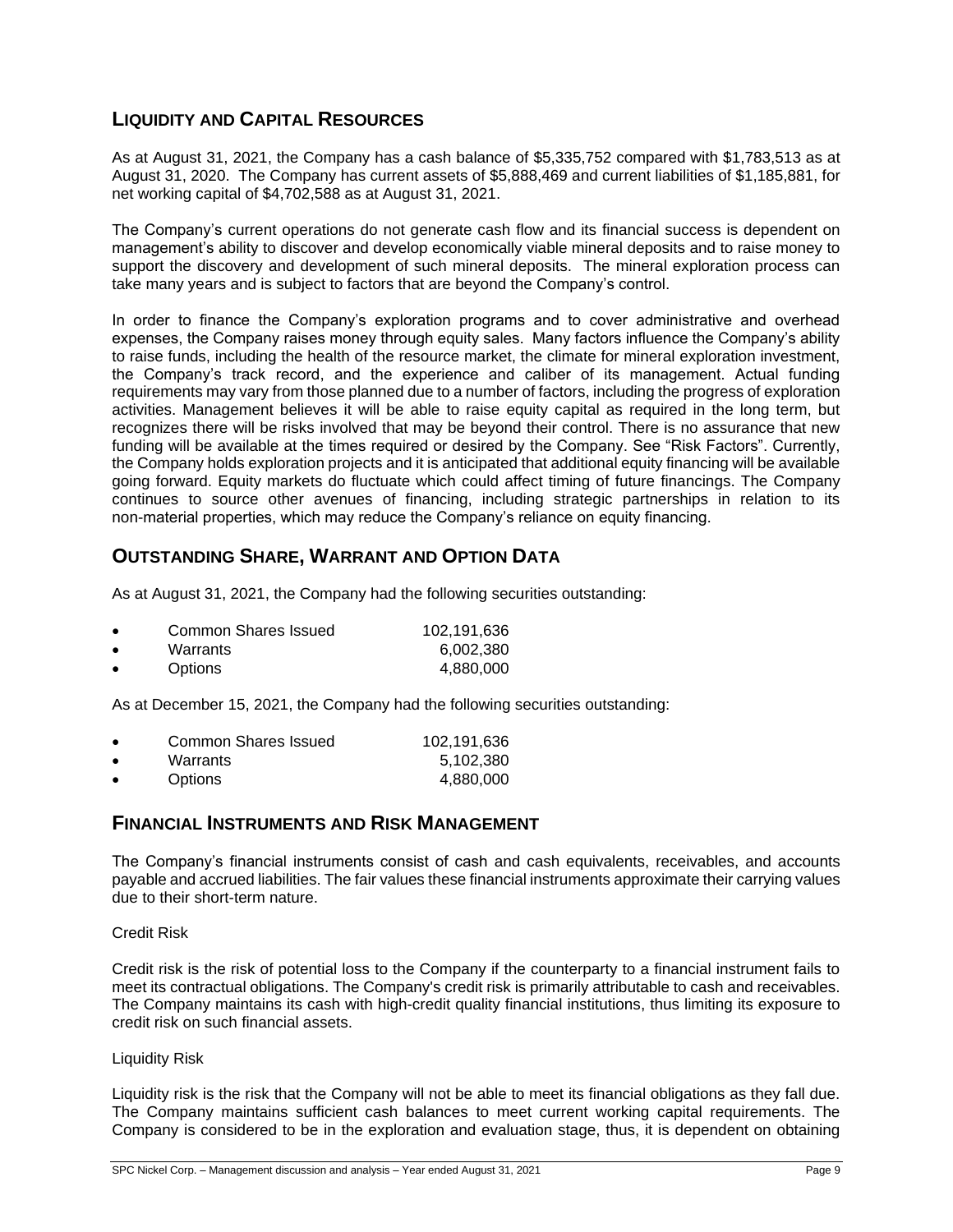regular financings in order to continue its exploration and evaluation programs. Despite previous success in acquiring these financings, there is no guarantee of obtaining future financings. The Company's cash is available on demand for the Company's programs and is not invested in any asset-backed commercial paper. The Company believes it has sufficient cash resources to pay its obligations associated with its financial liabilities as at August 31, 2021.

Interest Rate Risk

The Company's exposure to interest rate risk arises from the interest rate impact on its cash. The Company's practice has been to invest cash at floating rates of interest, in cash equivalents, in order to maintain liquidity, while achieving a satisfactory return for shareholders. There is minimal risk that the Company would recognize any loss as a result of a decrease in the fair value of any guaranteed bank investment certificates included in cash, and restricted cash as they are generally held with large financial institutions.

Price Risk

The Company is not currently exposed to price risk, as it does not currently hold Investments in equity instruments.

### **OFF-BALANCE SHEET ARRANGEMENTS**

The Company does not have any off-balance sheet arrangements.

# **TRANSACTIONS WITH RELATED PARTIES**

Related party transactions conducted in the normal course of operations are measured at the exchange value (the amount established and agreed to by the related parties). The terms and conditions of the transactions with key management personnel and their related parties were no more favourable than those available, or which might reasonably be expected to be available, to similar transactions to non-key management personnel related entities on an arm's length basis.

Related parties include the Board of Directors, close family members and enterprises that are controlled by these individuals as well as certain persons performing similar functions.

In accordance with IAS 24, key management personnel are those having authority and responsibility for planning, directing and controlling the activities of the Company directly or indirectly, including any directors (executive and non-executive) of the Company.

The remuneration of directors and key management of the Company for the periods ended August 31, 2021 and August 31, 2020 was as follows:

|                          | 2021    |    | 2020    |  |
|--------------------------|---------|----|---------|--|
| Short term benefits      | 265.224 | S. | 120.460 |  |
| Stock based compensation | 411.500 |    |         |  |
|                          | 676.724 |    | 120.460 |  |
|                          |         |    |         |  |

Short term benefits are included in office and general, consultant fees, and exploration and evaluation expenditures.

During the year ended August 31, 2021, the Company was charged management and exploration fees of \$70,185 (2019 - \$117,200), as well as \$7,500 (2020 - \$nil) in respect of purchased capital equipment, by the Company's former majority shareholder, Transition Metals Corp. ("TMC"). Of these amounts, \$2,783 (2020 - \$2,200) is included in the accounts payable and accrued liabilities as at August 31, 2021 and is unsecured, non-interest bearing, and due on demand. As at August 31, 2021, the Company also had a balance of \$6,479 (2020 – \$nil) receivable from TMC in respect of the recovery of TMC's portion of shared costs, which is included in accounts receivable and is unsecured, non-interest bearing, and due on demand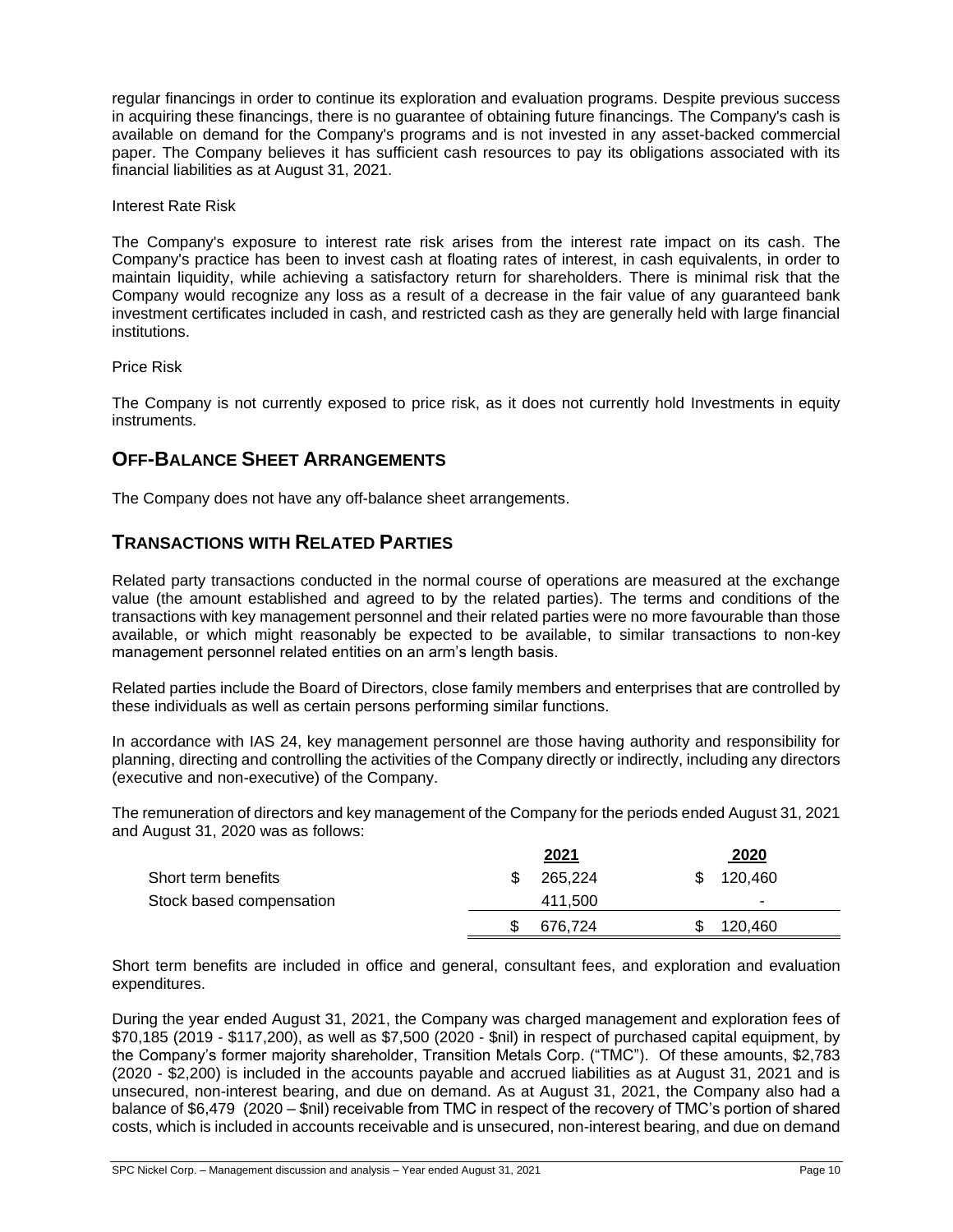Included in accounts payable and accrued liabilities as at August 31, 2021, is \$14,987 (August 31, 2020 - \$2,200) owing to management and related companies. The amounts are unsecured, non-interest bearing, and are due on demand.

### **COMMITMENTS AND CONTINGENCIES**

#### *Environmental Contingencies*

The Company's exploration activities are subject to various federal and provincial laws and regulations governing the protection of the environment. These laws and regulations are continually changing and generally becoming more restrictive. The Company has made, and expects to make in the future, expenditures to comply with such laws and regulations.

The Company, through its interest in the Aer Kidd property (Note 10(a)), may be subject to certain statutory rehabilitation and closure obligations imposed by the Ontario Mining Act related to historical reclamation, restoration and abandonment obligations. Management does not believe that the Company has a material obligation at August 31, 2021 and 2020.

#### *Flow-through Expenditures*

Pursuant to the terms of two flow through financings completed during 2020, the Company has a current obligation to incur a total of \$2,516,140 of flow through expenditures on or prior to December 31, 2021. As at August 31, 2021 had fulfilled its entire expenditures commitments that otherwise were required to be spent prior to December 2021. The Company has indemnified subscribers for any tax related obligations that could become payable by subscribers in the event that the Company does not meet its expenditure commitments.

### **RISKS, RISK FACTORS, AND UNCERTAINTIES**

The business of exploration and mining involves a high degree of risk and there can be no assurance that the Company's exploration programs will result in profitable mining operations. The current operations of the Company are speculative due to the high-risk nature of its business, which are the acquisition, financing, exploration and development of mining properties. The cost of conducting programs may be substantial and the likelihood of success is difficult to assess. These risk factors could materially affect the Company's future operating results and could cause actual events to differ materially from those described in forward– looking information relating to the Company. See "*Risk Factors*" in the final prospectus filed by the Company on SEDAR on February 24, 2021.

The Company's continued existence is dependent upon the discovery of economically recoverable reserves and resources, securing and maintaining title and beneficial interest in the properties, the ability to obtain the necessary financing to complete exploration, development and construction of a mine and processing facilities, obtaining certain government approvals and attaining profitable production. There can be no assurance that the Company will be able to raise sufficient funds as and when required.

# **Outlook**

With the increasing global demand for energy metals, the vision for the Company is to become an energy metals company focused on nickel and PGM opportunities in Canada. The Company will continue to explore and develop its Sudbury portfolio and will also pursue other Ni-Cu-PGM properties across Canada.